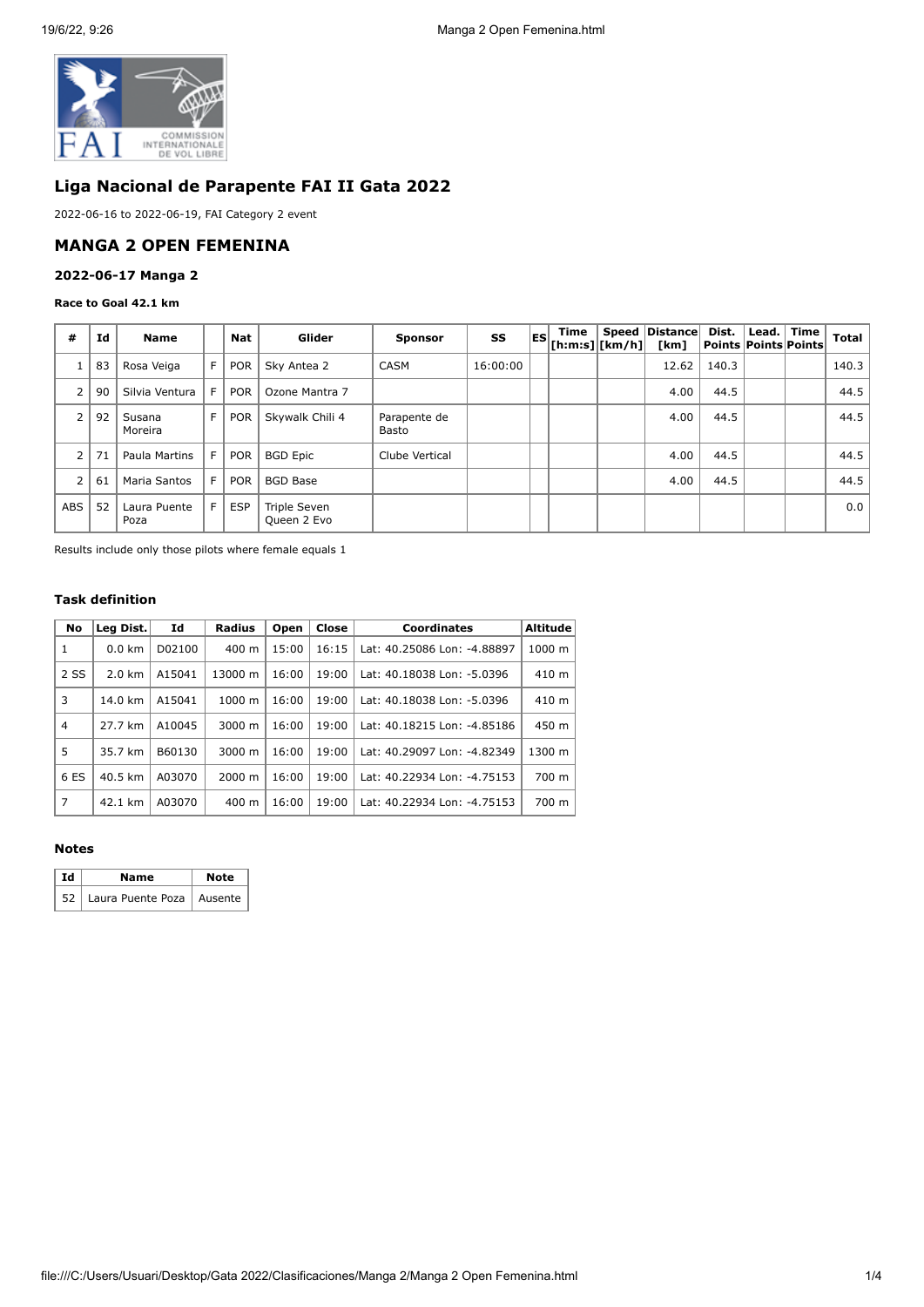# **Pilots not yet processed (NYP)**

**Id Name**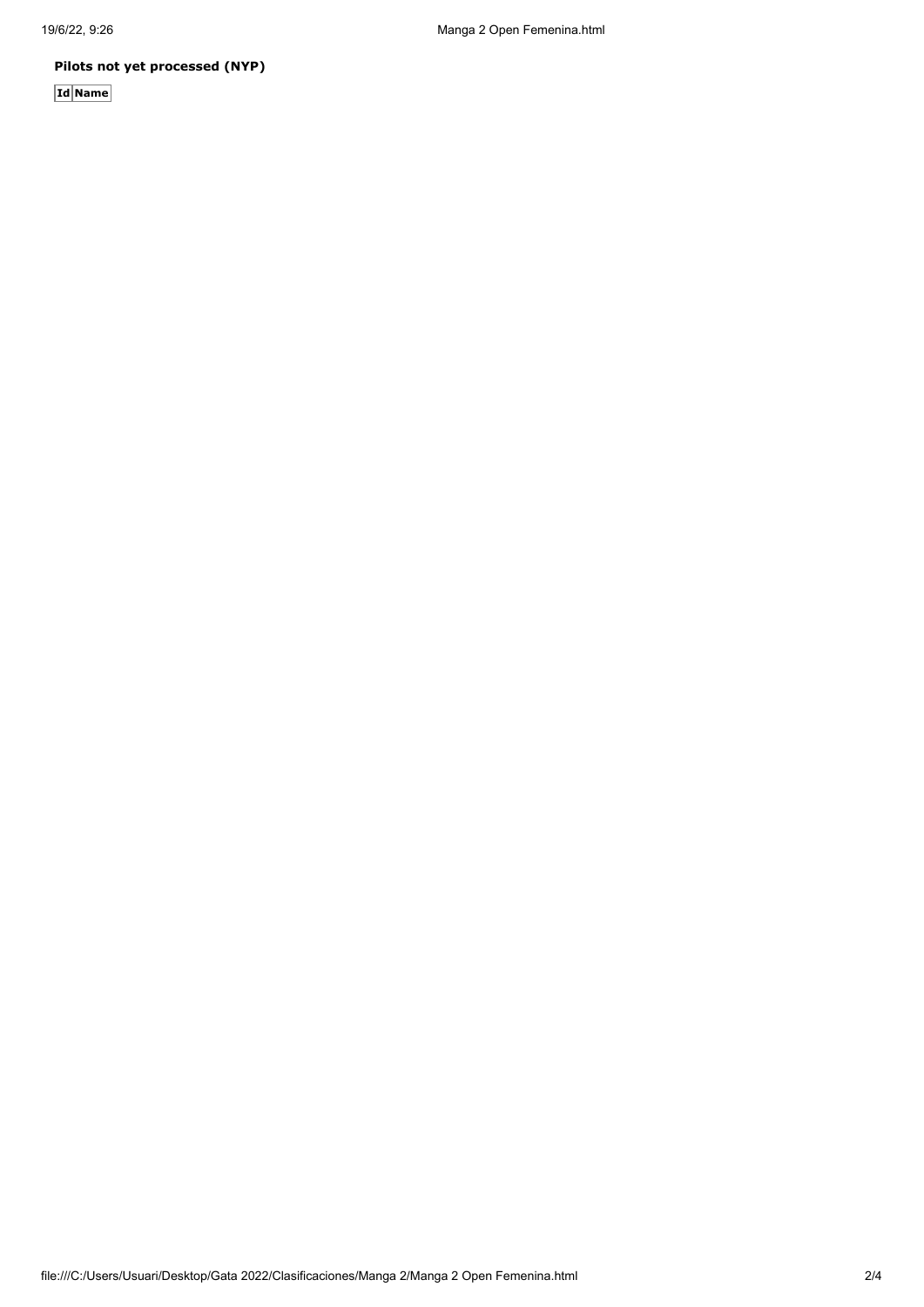### **Task statistics**

| param                           | value                     |
|---------------------------------|---------------------------|
| ss_distance                     | 38.497                    |
| task distance                   | 42.119                    |
| launch_to_ess_distance          | 40.519                    |
| no_of_pilots_present            | 83                        |
| no_of_pilots_flying             | 82                        |
| no_of_pilots_lo                 | 82                        |
| no_of_pilots_reaching_nom_dist  | 0                         |
| no_of_pilots_reaching_es        | 0                         |
| no_of_pilots_reaching_goal      | 0                         |
| sum_flown_distance              | 894.655                   |
| best_dist                       | 24.214                    |
| best_time                       | 0                         |
| worst_time                      | 0                         |
| qnh_setting                     | 1013.25                   |
| no_of_pilots_in_competition     | 93                        |
| no_of_pilots_landed_before_stop | 0                         |
| sum_dist_over_min               | 661.511                   |
| sum_real_dist_over_min          | 661.511                   |
| sum_flown_distances             | 894.655                   |
| best_real_dist                  | 24.214                    |
| last_start_time                 | 2022-06-17T16:00:00+02:00 |
| max_time_to_get_time_points     | 0                         |
| goalratio                       | 0                         |
| arrival_weight                  | 0                         |
| departure_weight                | 0                         |
| leading_weight                  | 0.162                     |
| time_weight                     | O                         |
| distance_weight                 | 0.838                     |
| smallest_leading_coefficient    | 1.8237                    |
| available_points_distance       | 269.2195                  |
| available_points_time           | 0                         |
| available_points_departure      | 0                         |
| available_points_leading        | 52.0448                   |
| available_points_arrival        | 0                         |
| time_validity                   | 0.8243                    |
| launch_validity                 | 1                         |
| distance_validity               | 0.3897                    |
| stop_validity                   | 1                         |
| day_quality                     | 0.3213                    |
| ftv_day_validity                | 0.319                     |
| time_points_stop_correction     | 0                         |

# **Scoring formula settings**

| param    | value   |
|----------|---------|
| id       | GAP2021 |
| min_dist |         |